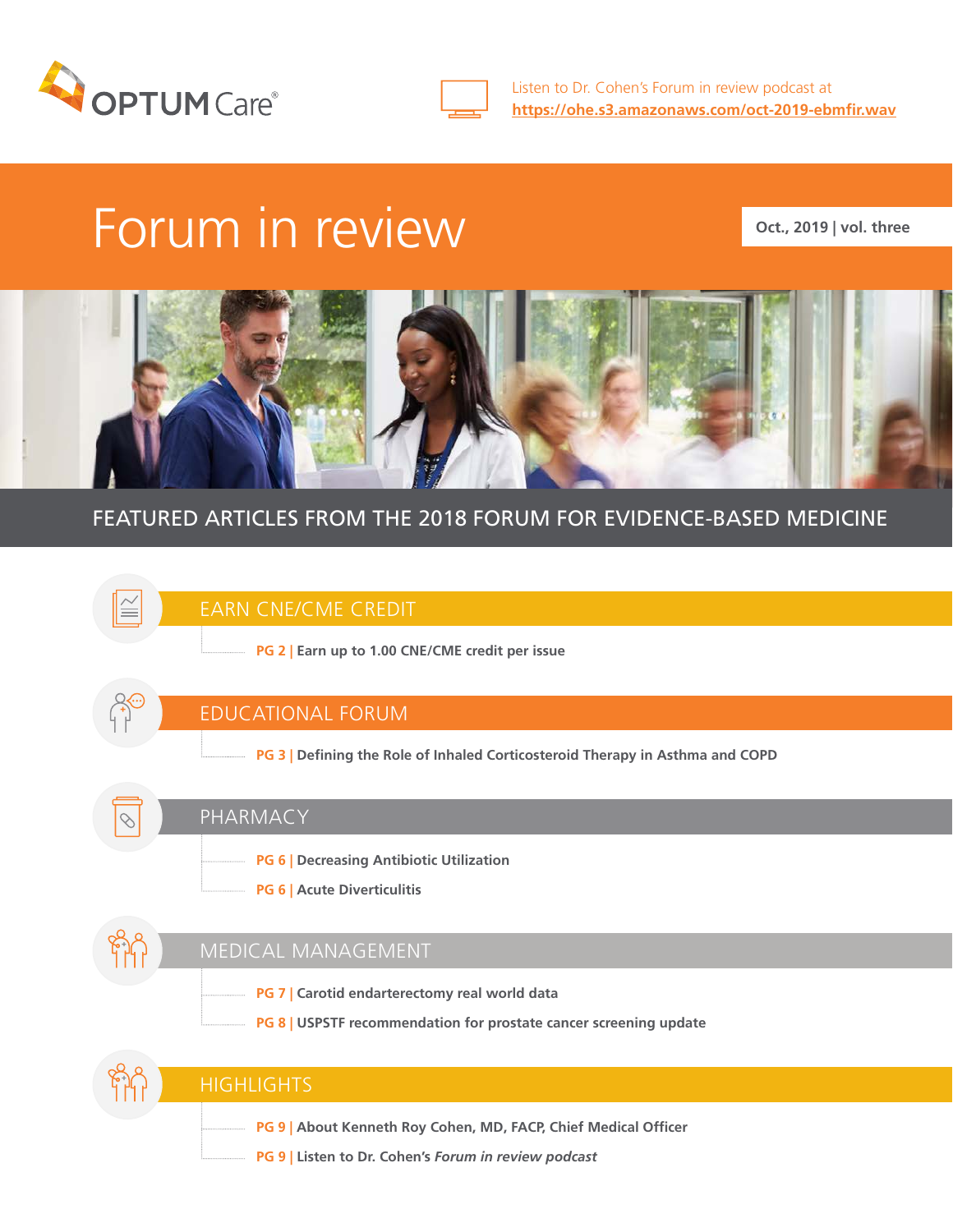

### Earn up to 1.00 CNE/CME credit per issue.

Forum in review, revisits previously published articles from our 2018 OptumCare Evidence-Based Medicine Forum newsletters. If you missed it the first time, here is another opportunity to read and discuss information relevant to optimal care. The articles have not changed, but offer you the chance to claim CME credit and recall content from last year. We will create three volumes of the Forum in Review in 2019.

| Claiming<br>credit             | CME/CNE credit is available.<br>For more information, visit<br>optumhealtheducation.com/ebm-forum                                                                                                                                                                                                                                                                                                                                                                                                                                                                                                                                                                                          |                                                                                                                                                                                                                                                                                                                                  |
|--------------------------------|--------------------------------------------------------------------------------------------------------------------------------------------------------------------------------------------------------------------------------------------------------------------------------------------------------------------------------------------------------------------------------------------------------------------------------------------------------------------------------------------------------------------------------------------------------------------------------------------------------------------------------------------------------------------------------------------|----------------------------------------------------------------------------------------------------------------------------------------------------------------------------------------------------------------------------------------------------------------------------------------------------------------------------------|
| <b>Activity</b><br>description | Practicing evidence-based medicine (EBM) is<br>important in today's health care environment<br>because this model of care offers clinicians a way<br>to enrich quality, provide patient satisfaction,<br>reduce costs and improve outcomes. A common<br>implementation of EBM involves the use of<br>clinical practice algorithms during medical<br>decision-making to encourage optimal care.<br>This widely recognized practice is designed to<br>address the persistent problem of clinical practice<br>variation with the help of actionable information<br>at the point of care. These E-newsletters will<br>enable health care professionals (HCPs) to put<br>new EBM into practice. | JOINTLY ACCREDITED<br>Education (A<br>Education (A<br>(ANCC) to pr<br>Credit desi<br><b>Nurses</b><br>The participa<br>for attendan<br><b>Nurse pract</b><br>The America<br>Program (AA<br>the ACCME                                                                                                                             |
| <b>Target</b><br>audience      | This activity is designed to meet the educational<br>needs of physicians, PAs, nurses, nurse<br>practitioners and other HCPs who have an<br>interest in FBM                                                                                                                                                                                                                                                                                                                                                                                                                                                                                                                                | <b>Physicians</b><br>OptumHealtl<br>maximum of<br>should claim<br>participation<br><b>PAs</b><br>The America<br>credit from c<br><b>Attendance</b><br>A certificate<br>completion o<br>register with<br>pre-approved<br>participants s<br>organization<br>Provided by<br>This activity i<br><b>Commercial</b><br>This activity i |
| Learning<br>objectives         | At the end of this educational activity,<br>participants should be able to:<br>Explore the educational content defining the<br>role of inhaled corticosteroid therapy in asthma<br>and COPD as a means to advance optimal care<br>outcomes.<br>Recall pharmaceutical recommendations<br>for the management of antibiotic utilization<br>and acute diverticulitis using evidence-based<br>literature.<br>Apply medical management principles<br>grounded in evidence-based medicine that<br>could help modify and improve treatment for<br>carotid endarterectomy, and prostate cancer<br>screenings.                                                                                       |                                                                                                                                                                                                                                                                                                                                  |

**Service Control** 

#### **Accreditation statement**



In support of improving patient care, this activity has been planned and implemented by OptumHealth Education. OptumHealth Education is jointly accredited by the Accreditation Council for Continuing Medical

GCME), the Accreditation Council for Pharmacy (CPE) and the American Nurses Credentialing Center rovide continuing education for the health care team.

#### **Credit designation statements**

ant will be awarded up to 1.00 contact hour(s) of credit ce and completion of supplemental materials.

#### **Nurge products**

In Academy of Nurse Practitioners Certification ANPCP) accepts credit from organizations accredited by and ANCC.

h Education designates this enduring activity for a 1.00 AMA PRA Category 1 Credit(s)™. Physicians only the credit commensurate with the extent of their in the activity.

In Academy of Physician Assistants (AAPA) accepts prganizations accredited by the ACCME.

#### **Attendance**

of attendance will be provided to learners upon of activity requirements, enabling participants to licensing boards or associations that have not been d for credits. To apply for credit types not listed above, should use the procedure established by the specific with which they wish to obtain credit.

#### **Provided by**

is provided by OptumHealth Education.

#### support

is supported by OptumCare.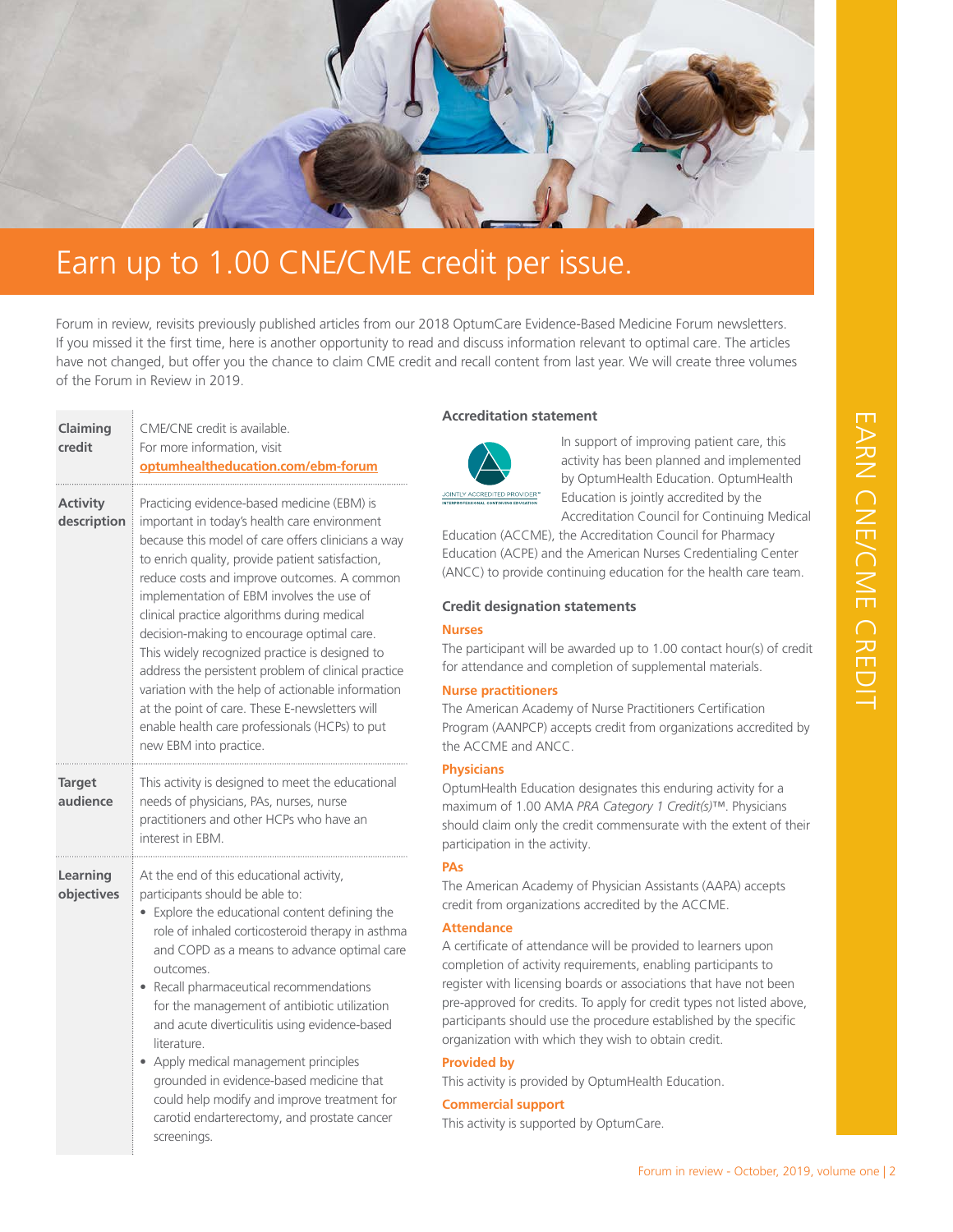

# Defining the Role of Inhaled Corticosteroid Therapy in Asthma and COPD

Four important trials were recently published addressing the role of inhaled corticosteroids (ICS) in the management of asthma and COPD. An update in management is thus warranted. This update does not conflict with the recommendations of the earlier March/April edition of the OptumCare Forum article. The goals of the trials were different. In COPD, the question asked was "is there a reduction in exacerbation rate when using triple inhaler therapy which includes an ICS in COPD?" On the other hand, in asthma, where the role of ICS therapy has been more clearly defined, the question raised was "what is the optimal ICS dosing regimen for the largest subpopulation of asthma patients: those with mild persistent asthma?"

**COPD** – The two trials looking at triple inhaler therapy were the IMPACT Trial<sup>1</sup> and the TRIBUTE Trial<sup>2</sup>. The IMPACT Trial was a one year trial which looked at over 10,000 patients with either:

- Moderate COPD and two exacerbations within the prior year, or
- Severe COPD and one exacerbation within the prior year

Patients were randomized to a three arm study which included triple inhaler therapy compared to dual therapy which was either a LABA/ICS or a LABA/LAMA combination. NewWest Physicians Medical Group, a part of OptumCare, was one of the research sites for this trial. The study design called for abrupt discontinuation of the ICS in the 70% of patients taking them at study entry and then re-randomization to one of the three treatment arms, only two of which included an ICS. Therefore, over 23% of patients on maintenance ICS therapy enrolling in the trial had the ICS abruptly discontinued. Importantly, patients with asthmatic COPD were not excluded. This study design would be expected to result in an early increase in exacerbations in those patients with asthmatic COPD who were previously well controlled on ICS therapy and then randomized to LABA/LAMA therapy. Overall, the study showed a small decrease in exacerbation rate in the triple inhaler group at 0.91 per year compared to 1.21 per year in the LABA/LAMA group. As might be expected, this was related to a significant increase in the exacerbation rate in the first month on LABA/LAMA therapy, after which the rate was similar to the triple inhaler group. This suggests that the subset of COPD patients with an asthmatic component in whom the ICS was withdrawn accounted for the increased exacerbation rate. This point was supported by the observation that the patients with elevated eosinophil levels (the "asthmatic "COPD phenotype) had higher rates of exacerbation when only on LABA/LAMA therapy. Also supporting this was the observation of only a small difference in exacerbation rates when the triple inhaler group was compared to the LABA/ICS group (exacerbation rate 0.91 versus 1.07 per year). In both of the ICS groups compared to the LABA/LAMA group there was also a small reduction in mortality (4 fewer deaths per 1000 patient years), as well as an increase in the bacterial pneumonia rate (34 excess pneumonias per 1000 patient years). This increase in bacterial pneumonia had been a consistent finding in COPD Trial using ICS therapy.

*(continued on page 4)*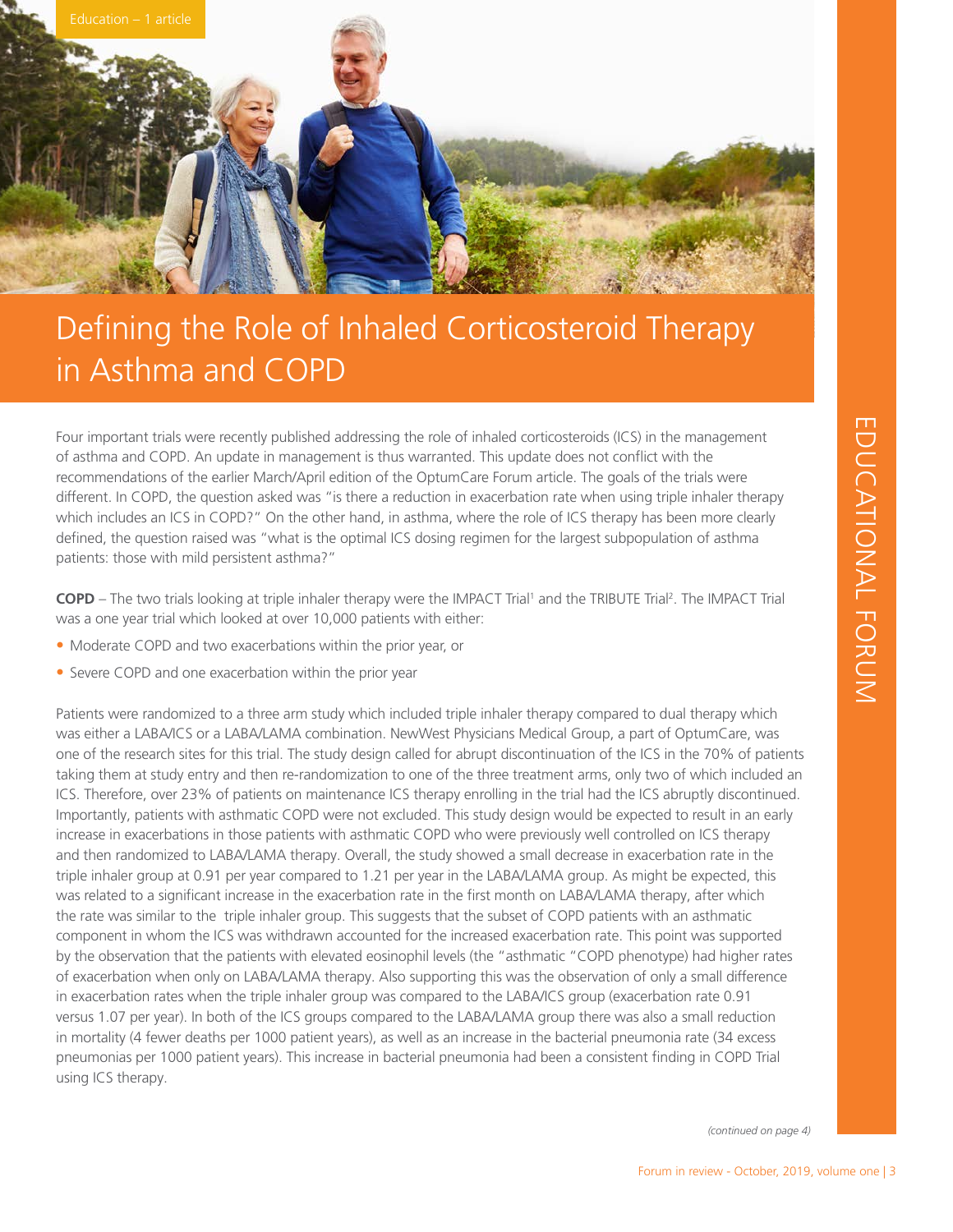See a summary of the data highlighted in the table below.

| <b>IMPACT Study</b>                                                                    | <b>Triple Inhaler Therapy</b> | <b>LABA/ICS Therapy</b> | <b>LABA/LAMA Therapy</b> |
|----------------------------------------------------------------------------------------|-------------------------------|-------------------------|--------------------------|
| Exacerbation rate/year                                                                 | 0.91                          | 1.07                    | 1.21                     |
| Exacerbation rate/year if<br>eosinophils > 150 cells per<br>microliter (asthmatic)     | 0.95                          | 1.08                    | 1.39                     |
| Exacerbation rate/year if<br>eosinophils < 150 cells per<br>microliter (non-asthmatic) | 0.85                          | 1.06                    | 0.97                     |
| Severe exacerbations/year                                                              | 0.13                          | 0.15                    | 0.19                     |
| Bacterial pneumonias per 100<br>patient years                                          | 9.6                           | 9.7                     | 6.1                      |

Forum in review - October, 2019, volume one | 4<br>
Forum in review - October, 2019, volume one | 4<br>
Forum in review - October, 2019, volume one | 4<br>
Forum in review - October, 2019, volume one | 4<br>
Forum in review - October, The TRIBUTE Trial looked at over 1,500 patients with either severe or very severe COPD who had at least one exacerbation in the prior year. Patients with asthma were excluded and patients needed to be stable following two weeks of withdrawal of their ICS to enroll in the trial. This avoided the increased exacerbation rate potentially due to abrupt ICS discontinuation seen in the IMPACT Trial. The study compared triple inhaler therapy with LABA/LAMA therapy. With the asthmatic phenotype largely excluded, there was only a marginal decrease in exacerbation rates, which was less than in IMPACT (0.50 per patient year versus 0.59 per patient year). The reduction was again seen mostly in the subset of patients with elevated eosinophil counts suggesting a component of underlying asthma that had not been previously recognized.

| <b>TRIBUTE Study</b>   | <b>Moderate to Severe</b><br><b>Exacerbations</b><br>per year | <b>Moderate</b><br><b>Exacerbations</b><br>per year | <b>Severe Exacerbations</b><br>per year |
|------------------------|---------------------------------------------------------------|-----------------------------------------------------|-----------------------------------------|
| Triple Inhaler Therapy | 0.50                                                          | 0.41                                                | 0.07                                    |
| LABA/LAMA Therapy      | 0.59                                                          | 0.47                                                | 0.09                                    |

Taken together, how should this new data inform our prescribing? Neither study result suggests the need for a change in our COPD algorithm. Choice of therapy should continue to be predicated on the GOLD Guideline and informed by the phenotypic management recommended in the April/May 2018 Forum. In summary:

- The use of ICS in COPD is best reserved for the subset of COPD patients with an asthmatic component to their disease. To identify this patient subset, look either for a prior asthma history, or a peripheral blood eosinophil count of >4%. These patients will often do well on a LABA/ICS dual regimen and only require triple therapy if there are uncontrolled symptoms on the dual regimen.
- The use of triple inhaler therapy is best reserved for the subset of patients with severe disease and frequent exacerbations; however this will be a small population of patients.

*(continued on page 5)*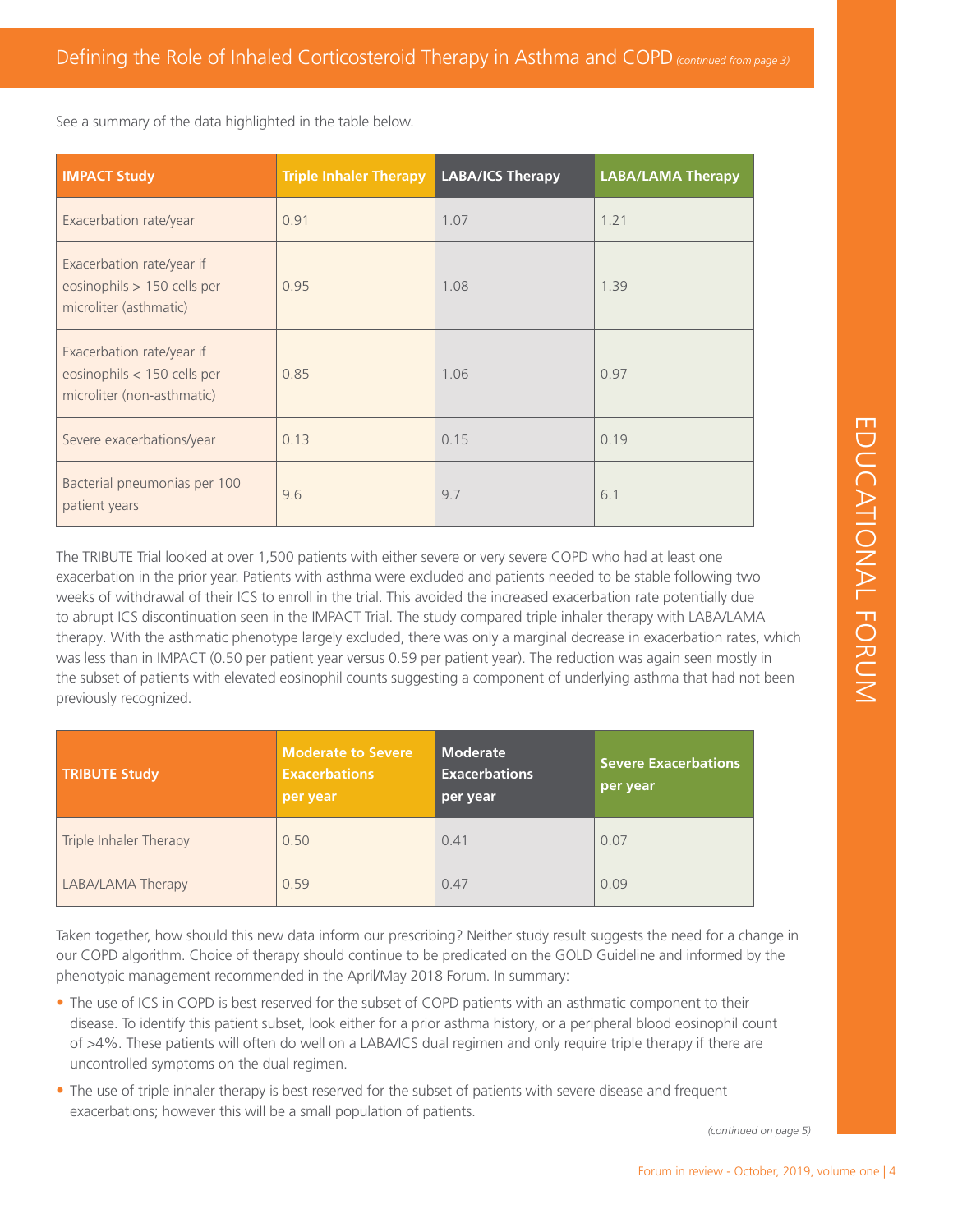

The cost of triple inhaler therapy looks to be about \$1,000 more per year than dual inhaler therapy, at \$6,600 yearly. This would calculate to a high cost to prevent each severe exacerbation of approximately \$50,000. Only the IMPACT Trial showed a mortality benefit to triple inhaler therapy. This may have been related to the trial required elimination of ICS therapy in the subset of asthmatic COPD patients, thus increasing the mortality in this subset. Nonetheless, even using the IMPACT data, 250 patients would need to be treated with triple therapy for five years to prevent one COPD related death at a cost of \$1,250,000. This does not meet the QALY test of cost effectiveness. Despite the fact that only small benefits were noted in these two trials, it is expected that triple inhaler therapy will be heavily marketed by the two pharmaceutical companies which are selling these products.

**Asthma** – Mild persistent asthma accounts for about 50-75% of all asthma. Although symptoms may not be severe, up to 40% of all severe exacerbations do occur in this group of patients, resulting in significant morbidity and health care costs. SYGMA 1 and 2 were two trials conducted in concert, with slightly different study designs<sup>3</sup>. Each trial enrolled about 4,000 patients with mild persistent asthma and followed them for one year. Both studies compared the "as needed"

use of ICS/LABA (using formoterol as the LABA due to its rapid onset) to maintenance ICS with a prn SABA, which is the current standard of care for mild persistent asthma. The study results were similar in that both of the "as needed" regimens compared favorably to maintenance ICS in terms of reduction of exacerbation frequency. There were two significant findings in the results which were consistent in both studies.

- 1. In the "as needed" ICS/LABA regimens, total ICS use was 75-83% lower than the maintenance ICS arm.
- 2. Asthma symptom control and pulmonary function were both slightly better in the maintenance ICS arm.

For expression of the Mand 2 are the MGMA 1 and 2 are the persistent as than and paparel the "as needed" as a persistent as than and paparel the "as needed" as a persistent as than and paparel the "as needed" are as needed In SYGMA 1 this was somewhat more pronounced with 10% higher (44% versus 34%) weeks during the study with well controlled asthma measured by a daily electronic diary of asthma symptoms. In SYGMA 2, which was designed as a "real world" trial, patients were asked to retrospectively score their asthma control at their study visits and here the differences favoring maintenance ICS were small and not felt to be clinically meaningful. So how do we best reconcile these data? The editorial accompanying the studies pointed out that using the "as needed" LABA/ICS regimen would dramatically reduce the overall ICS use in the asthma population. This is important as, at least in the COPD population, there is now good evidence of reduced bone density and increased fracture risk with inhaled corticosteroids that is dependent on both the strength and duration of the treatment<sup>4</sup>. Using the "as needed" regimen would also reduce the national expenditure on asthma related ICS use by close to \$1 billion annually, with no increase in exacerbation rates. Since the difference in asthma related symptoms with the two regimens was small, it would therefore make sense to begin treatment for mild persistent asthma with the ''as needed" LABA/ICS regimen and change therapy to maintenance ICS with an as needed SABA only in the subset of patients with uncontrolled symptoms on the "as needed regimen". This represents a paradigm shift in our asthma management, but is well supported by the results of these two trials.

\_\_\_\_\_\_\_\_\_\_\_\_\_\_\_\_\_\_\_\_\_\_\_\_\_\_\_\_\_\_\_\_\_\_\_\_\_\_\_\_\_\_\_\_\_\_\_\_\_\_\_\_\_\_\_\_\_\_\_\_\_\_\_\_\_\_\_\_\_\_\_\_\_\_\_\_\_\_\_\_\_\_\_

<sup>1.</sup> Lipson, D. A., Barnhart, F. B., Brooks, J., Criner, G. J., Day, N. C., Dransfield, M. T., . . . Lange, P. (2018). One-daily single-inhaler triple versus dual therapy in patients with COPD. NEJM, 378, 1671-1680. doi:10.1056/NEJMoa1713901

<sup>2.</sup> Papi, A., Vestbo, J., Fabbri, L., Corradi, M., Prunier, H., Cohuet, G., . . . Singh, D. (2018). Extrfine inhaled triple therapry versus dual bronchodilator therapy in chronic obstructive pulmonary disease (TRIBUTE): A double-blind, parallel group, randomised controlled trial. Lancet, 391(10125), 1076-1084. Retrieved from https://www.ncbi.nlm.nih.gov/labs/articles/29429593/

<sup>3.</sup> O'Byrne, P. M., FitzGerald, J. M., Bateman, E. D., Barnes, P. J., Zhong, N., Keen, C., . . . Reddel, H. (2018). Inhaled conbined Budesonide-Formoterol as needed in mild asthma. NEJM, 378,<br>1865-1876. doi:10.1056/NEJMoa17

<sup>4.</sup> Gonzalez, A. V., Coulombe, J., Ernst, P., & Suissa, S. (2018). Long-term use of inhaled corticosteroilds in COPD and the risk of fracture. Chest, 153, 321-328.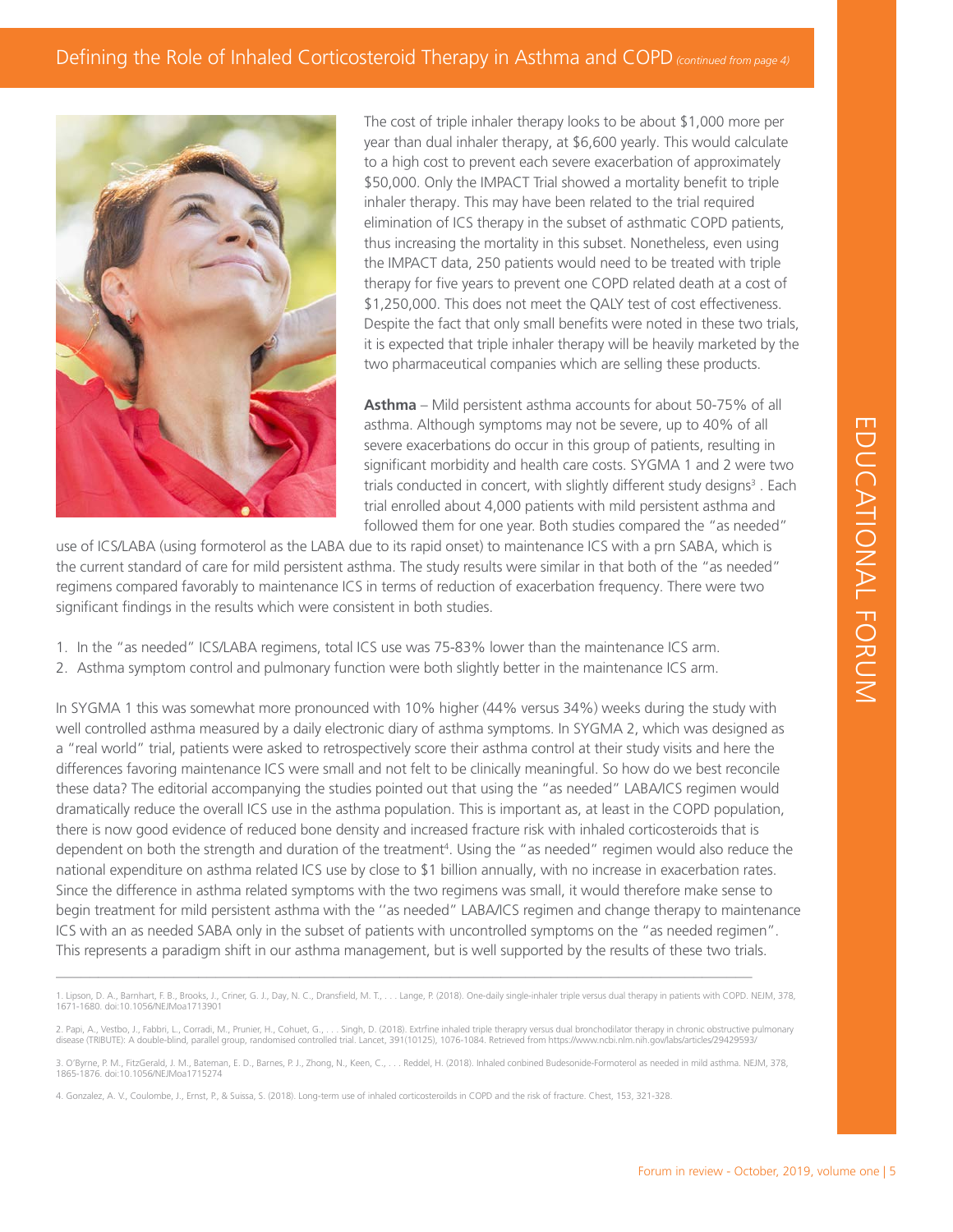## Decreasing Antibiotic Utilization

There are few circumstances in daily practice where a single drug class may simultaneously be lifesaving, life threatening, and seriously misused. In an ideal world, antibiotics would be safe enough that intense prescribing scrutiny would not be needed. Unfortunately, this is clearly not the case. Antibiotic toxicity falls generally into four categories:

- 1. Antibiotic resistance which impacts both public health as well as the likelihood that any patient will suffer the consequences of an inadequately treated infection due to a resistant organism.
- 2. Alterations in the gut microbiome which can range from life threatening C. difficile infection down to transient or persistent diarrhea. C. diff infections are becoming increasingly severe, resistant, and more difficult to treat.
- Acute Diverticulitis

The standard of care for decades has been antibiotic treatment, but surprisingly there is a paucity of data to support this approach. There are now two randomized trials of CT confirmed uncomplicated acute diverticulitis and both trials showed no improvement at one year of follow-up when antibiotic therapy was compared to observation.<sup>5,6</sup> The larger and more recent trial, DIABOLO Trial<sup>7</sup> looked at over 500 patients with an uncomplicated first episode of left sided acute diverticulitis and randomized them to observation versus amoxicillin/clavulanic acid for 10 days, with the first two days as IV therapy. Recovery rates were similar, and the rates of hospitalization, complicated diverticulitis, and sigmoid resection did not statistically differ between the two groups. There was however, a non-significant trend towards more cases of complicated diverticulitis and sigmoid colon resection with observation in both of these trials and therefore the DIABOLO Trial followed these patients for an additional year and recently reported the results at two years of follow-up. At two years of follow-up, the findings included:

- Recurrence rates were virtually identical in both groups at 15%.
- No statistical differences in the occurrence of complicated diverticulitis or the need for emergency surgery.
- Slight increase in the number of elective sigmoid resections in the observation group. This last point is difficult to explain since the recurrent rate was identical in both groups. The treating physicians were not blinded to the study arm and it is therefore possible that the physicians had a lower threshold to operate in the placebo group.
- 8.3% of the antibiotic treated patients experienced morbidity related to antibiotic treatment.
- 3. Direct toxicity such as the tendinopathy and neurotoxicity of quinolones and the vestibular and renal toxicity of the aminoglycosides.
- 4. Idiosyncratic and/or allergic drug reactions which may be dermatologic or systemic and may be severe and life threatening.

Given this conundrum, are there circumstances where antibiotic utilization may be more targeted to the clinical circumstances where the benefits exceed the risks? Existing as well as emerging data call for a closer look at antibiotic indications related to the following clinical scenarios.

THE INTERNATION OF SURFACT CONDUCT CONDUCT CONDUCT CONDUCT INTERNATION CONDUCT THE more common wise a prediction of acute diverticulitis, or where the more common<br>triculities, or more importantly once the above studies to Given these data, how should this inform our use of antibiotic therapy for acute uncomplicated diverticulitis? When faced with a patient presenting with an acute, painful, febrile episode of LLQ pain and associated CT confirmation of acute diverticulitis, we will likely feel compelled, albeit without supporting evidence, to treat with antibiotic therapy. However, the more common scenario we encounter is mild diverticulitis, or more importantly LLQ pain without fever or leukocytosis which is often presumed to be mild diverticulitis. We should use the above studies to feel comfortable in not treating with antibiotics in these patients, understanding that the literature supports a greater likelihood of harm than benefit. We should also feel comfortable that even if a case of mild LLQ pain is attributed to functional disease such as IBS, that no harm would be done in the case of a missed diagnosis of mild diverticulitis since antibiotics should not have a role in treating this. Lastly, given the absence of data supporting the need for antibiotics in acute diverticulitis, unless complicated diverticulitis is suspected, there should be fewer indications for CT scanning with a significant decrease in radiation exposure and cost to our patients.

5. van Dijk, S. T., Daniels, L., Unlu, C., de Korte, N., van Dieren, S., Stockmann, H. B., . . . Consten, E. C. (2018). Long-tern effects of omitting antibiotics in uncomplicated acute diverticulitis. The American Journal of Gastroenterology, 113, 1045-1052. Retrieved from https://www.nature.com/articles/s41395-018-0030-y

\_\_\_\_\_\_\_\_\_\_\_\_\_\_\_\_\_\_\_\_\_\_\_\_\_\_\_\_\_\_\_\_\_\_\_\_\_\_\_

- 6. Chabok, A., Pahlman, L., Hjern, F., Haapaniemi, S., & Smedh, K. (2012). Randomized clinical trial of antibiotics in acute uncomplicated divertulitis. British Journal of Surgery, 99(4), 532-539. doi:10.1002/bjs.8688
- 7. Unlu, C., Korte, N. d., Daniels, L., Consten, E. C., Cuesta, M. A., Gerhards, M. F., . . . van der Zaag, E. S. (2010). A multicenter randomized clinical trial investigating the cost-effectiveness of treatment strategies with or without ntibiotics for uncomplicated acute diverticulitis (DIABOLO trial). BMC Surg 10(23), 1-10. Retrieved from http://www.biomedcentral.com/1471-2482/10/23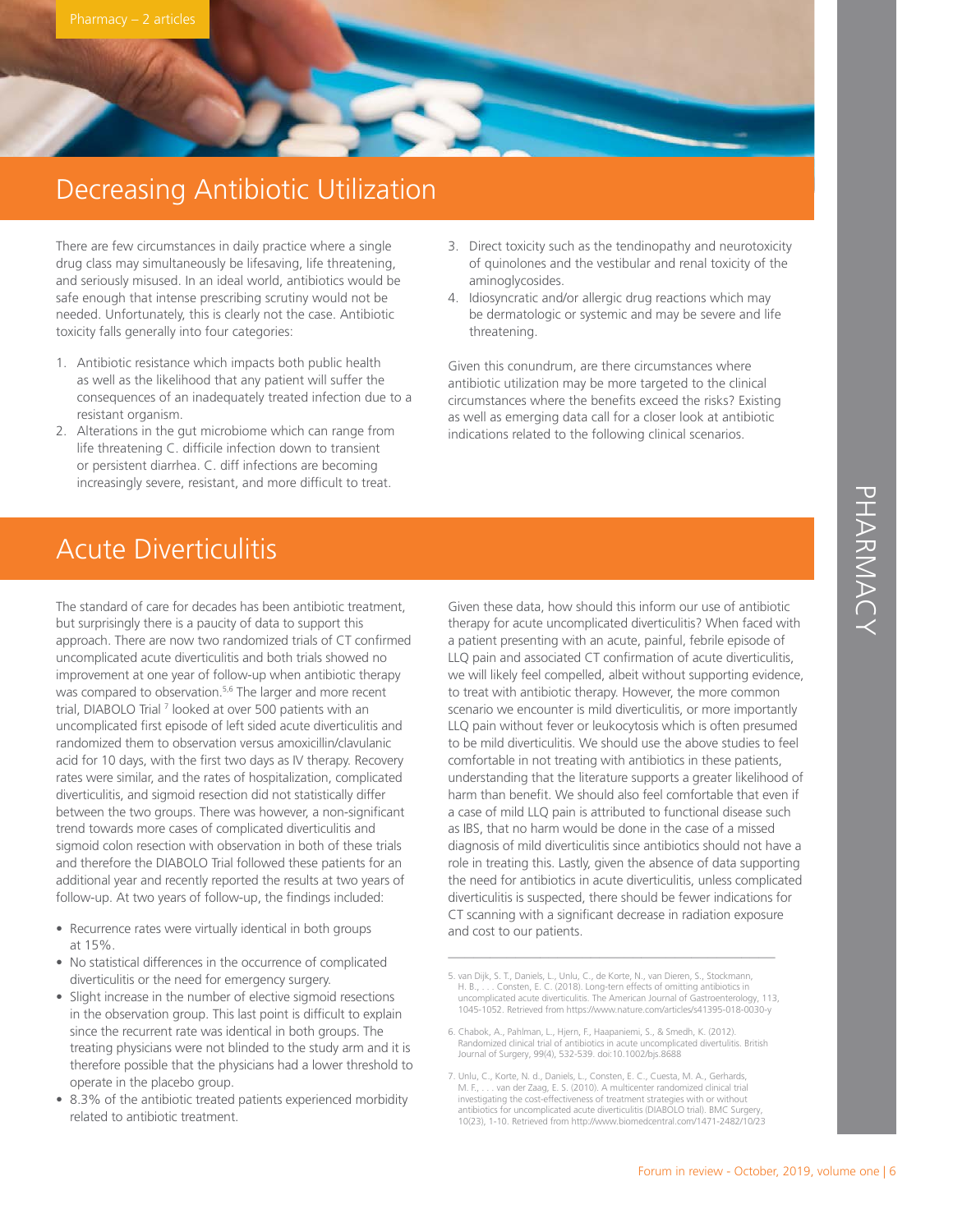

### Carotid endarterectomy real world data

FOR THE SURFAIRS AND MORE THE SURFAIRS AND MORE THAN A SURFAIRS AND MORE THAN A SURFAIRS (SPEED THANGEMENT CONTROLL) THE SECOND PROPORTION CONTROLL ON A SURFAIRS CONTROLL ON A SURFAIRS AND HEREAD ON A SURFAIRS (SPEED THAN Only 8-15% of ischemic strokes are attributable to carotid atherosclerosis. The USPSTF recommends against screening for asymptomatic carotid stenosis. This is related to two key facts. The first is that the benefit of CEA in asymptomatic patients was established in the ACAS trial<sup>8</sup> in which the improvement in stroke rate in the operated group was 1% per year, providing for a marginal benefit compared to medical therapy (there was no established benefit in women who overall have lower stroke rates than men). With improvements in medical therapy, contemporary stroke rates in patients with asymptomatic carotid stenosis have fallen to 1% per year, eclipsing any benefit of surgery. The second reason is that the stroke and death rate in operated patients in this trial was felt to be lower than the community experience since these surgeons were performing in excess of 50 CEA's yearly, a number rarely achieved in practice today. A study in JAMA<sup>9</sup> sheds very important light on this latter point. It looked at the national trends in the use of CEA from 1999-2014. Unfortunately, even in 2014, 74% of these procedures were in asymptomatic patients, and overall 45% of the patients were women. The rate of ischemic stroke or death at 30 days was 7%. This study of real world outcomes suggests a surgical stroke rate that is 7 fold higher than medical therapy. It highlights the point that there should be strikingly few clinical circumstances where evaluation or subsequent surgery should be considered for asymptomatic carotid stenosis, in this author's opinion. There are several ongoing trials of contemporary medical therapy compared with endarterectomy in patients who are asymptomatic. Hopefully, these studies will define best evidenced based care for these patients.

\_\_\_\_\_\_\_\_\_\_\_\_\_\_\_\_\_\_\_\_\_\_\_\_\_\_\_\_\_\_\_\_\_\_\_\_\_\_\_\_\_\_\_\_\_\_\_\_\_\_\_\_\_\_\_\_\_\_\_\_\_\_\_\_\_\_\_\_\_\_\_\_\_\_\_\_\_\_\_\_\_\_\_\_\_\_\_\_\_\_ 8. Gray W, Connoly E. Carotid endarterectomy in patients with asymptomatic carotid artery stenosis. Asymptomatic Carotid Artery Stenosis. June 2007:165-174. doi:10.3109/9780203089859-16.

9. Lichtman JH, Jones MR, Leifheit EC. Carotid Endarterectomy and Carotid Artery Stenting in the US Medicare Population. JAMA. September 2017:1035-1046. doi:10.1001/jama.2017.12882 .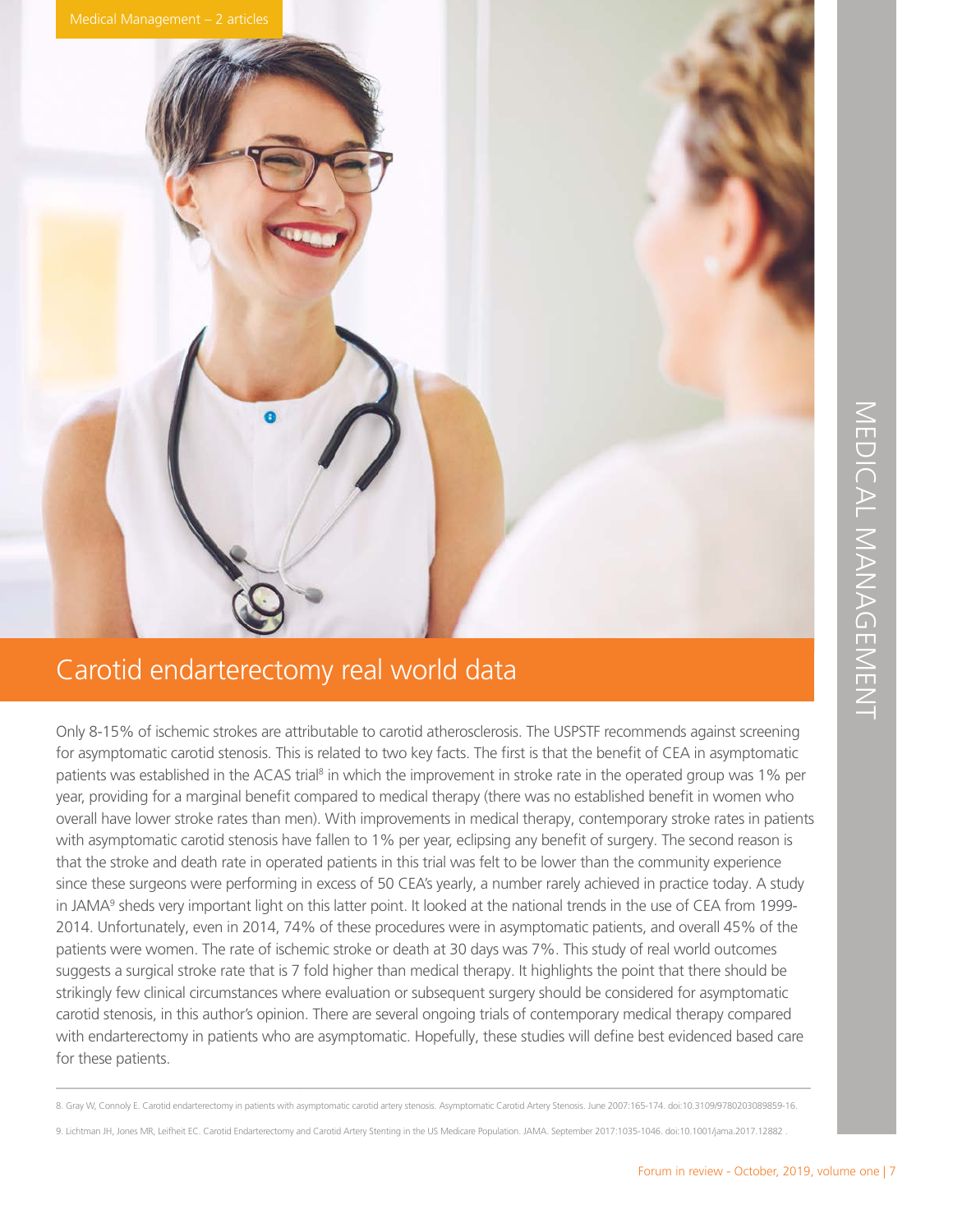Screening for prostate cancer remains controversial with only one study demonstrating improved survival. This was the ERSPC trial<sup>10</sup> which looked at 182,000 men ages 50-74. 781 patients needed to be screened to prevent one prostate cancer after 13 years of follow up. Over diagnosis was estimated in 40% of the patients. 27 patients needed to be treated to save one prostate cancer death<sup>11</sup>. A British study looked at screening 420,000 men aged 50-59 years of age randomized to screening with a single PSA versus no screening<sup>12</sup>. In the screened group, biopsy with treatment as indicated was provided for those with a PSA level >3.0. After ten years of follow up the prostate cancer specific mortality was not statistically different averaging about 1% in both groups. When men are provided with a high quality shared decision making tool, they elect PSA screening only one third of the time. In 2017, the USPSTF (US Preventative Services Task Force), updated the previous "D" recommendation to a "C" recommendation (selectively offering to individuals based on professional judgment and patient preference) for patients ages 55-69. Note

### Is Prostate Cancer Screening Right for You? **Understanding the Potential Benefits vs. Risks for Men 55–69**

The prostate-specific antigen (PSA) screening test is the most common method clinicians use to screen for prostate cancer. The PSA test measures the amount of PSA, a type of protein, in the blood. When a man has an elevated PSA level, it may be caused by prostate cancer, but it could also be caused by other conditions too. Studies show that PSA-based screening in men 55−69 comes with potential benefits and harms over a period of 10−15 years.

**The U.S. Preventive Services Task Force recommends that for men 55–69, the decision to receive PSA-based screening should be an individual one. Before deciding whether to be screened, men should have an opportunity to discuss the potential benefits and harms of screening and to incorporate their values into the decision. (C grade)**



that this is still not an A or B recommendation. Best practice mandates that we have this discussion with our patients. Moreover and perhaps more importantly, there are no data supporting improved outcomes with treatment of Gleason 6 prostate cancer. Management of these patients should be active surveillance in most if not all patients.

\_\_\_\_\_\_\_\_\_\_\_\_\_\_\_\_\_\_\_\_\_\_\_\_\_\_\_\_\_\_\_\_\_\_\_\_\_\_\_\_\_\_\_\_\_\_\_\_\_\_\_\_\_\_\_\_\_\_\_\_\_\_\_\_\_\_\_\_\_\_\_\_\_\_\_\_\_\_\_\_\_\_\_\_\_\_\_\_\_\_

- 10. Schroder, F. H., Hugosson, J., Roobol, M. J., Tammela, T. L., Ciatto, S., Nelen, V., . . . Lilja, H. (2009). Screening and prostate-cancer mortaility in a randomized european study. NEJM, 360, 1320-1328. doi:10.1056/NEJMoa0810084
- 11. Thompson, I. M., & Tangen, C. M. (2014). Prostate cancer screening comes of age. The Lancet, 384(9959), 2004-2006. doi:10.1016/50140-6736(14)61008-4
- 12. Martin RM, Donovan JL, Turner EL, Metcalfe C, Young GJ, Walsh EI, … Hamdy FC,. Effect of a Low-Intensity PSA-Based Screening Intervention on Prostate Cancer MortalityThe CAP Randomized<br>Clinical Trial. JAMA. 2018;319(9)